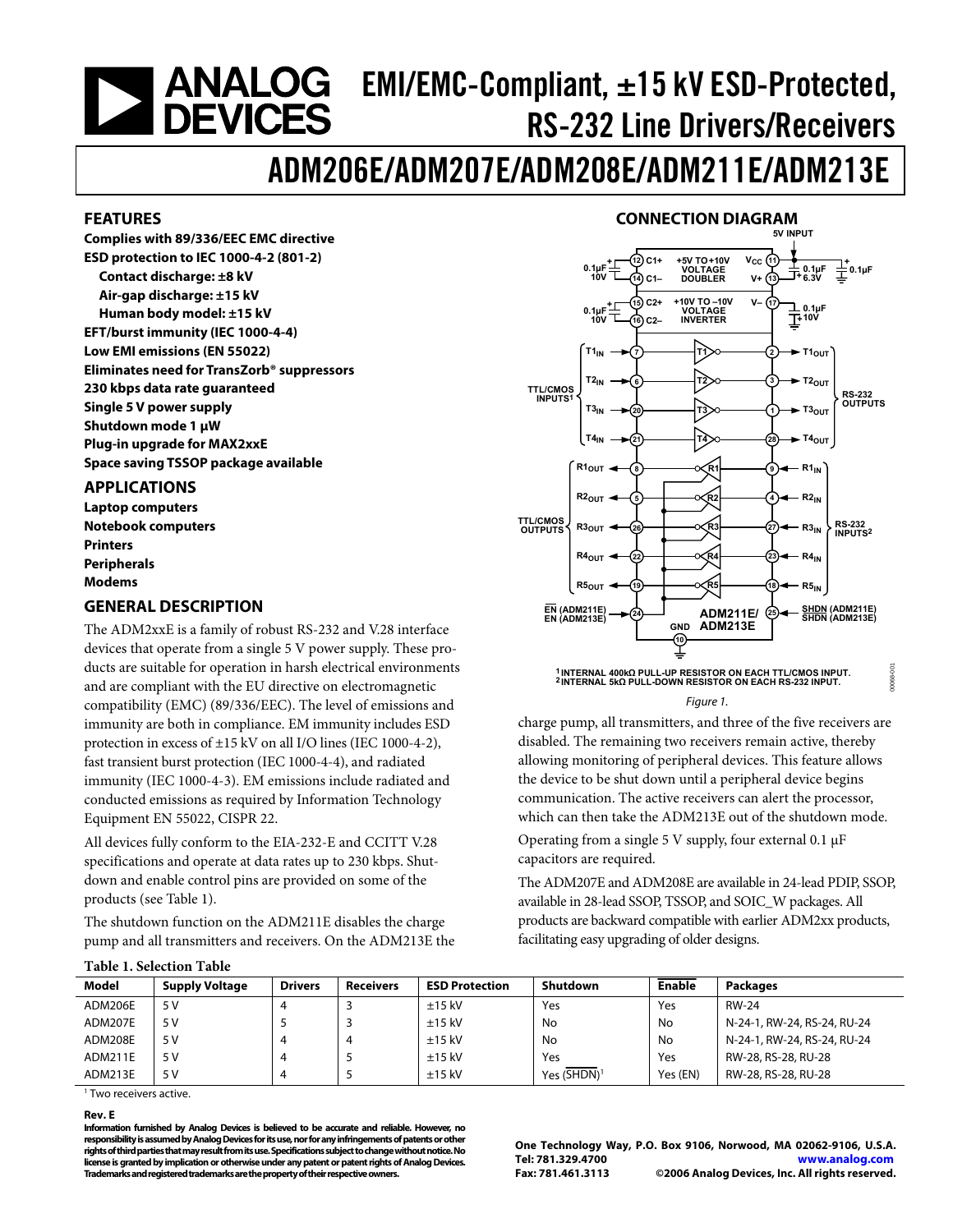# **TABLE OF CONTENTS**

#### **REVISION HISTORY**

#### $9/06$ —Rev. D to Rev. E

#### $4/05$ —Rev. C to Rev. D

| ESD/EFT Transient Protection Scheme 11 |  |
|----------------------------------------|--|
|                                        |  |
|                                        |  |
|                                        |  |
|                                        |  |
|                                        |  |
|                                        |  |
|                                        |  |
|                                        |  |

#### $3/01$ -Rev. B to Rev. C

| Changes to Typical Performance Characteristics Section  7, 8 |  |
|--------------------------------------------------------------|--|
|                                                              |  |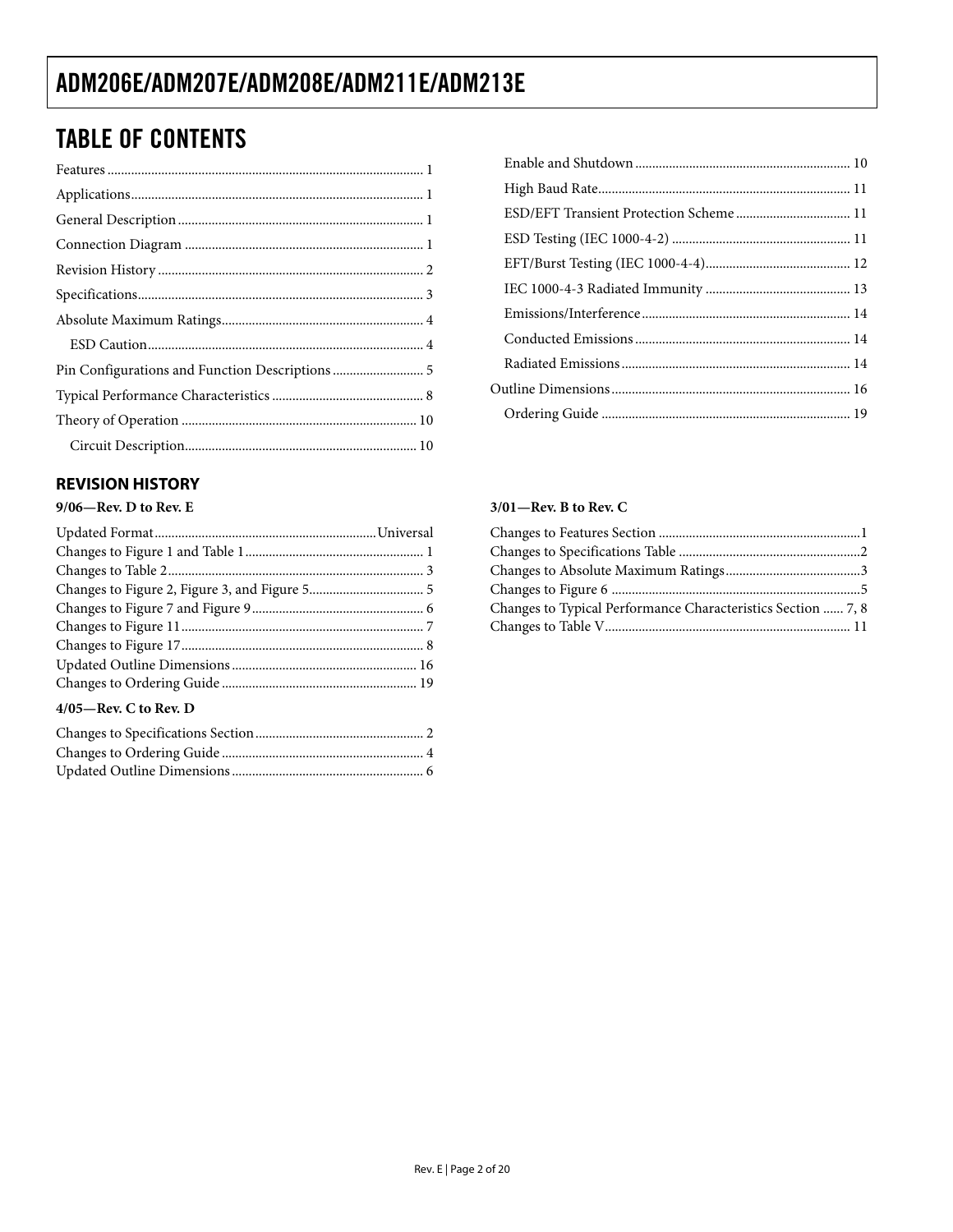### <span id="page-2-0"></span>SPECIFICATIONS

 $V_{CC}$  = 5.0 V ± 10%, C1 to C4 = 0.1 μF. All specifications T<sub>MIN</sub> to T<sub>MAX</sub>, unless otherwise noted.

#### **Table 2.**

| <b>Parameter</b>                              | Min   | <b>Typ</b> | <b>Max</b> | Unit      | <b>Test Conditions/Comments</b>                                                                      |
|-----------------------------------------------|-------|------------|------------|-----------|------------------------------------------------------------------------------------------------------|
| <b>DC CHARACTERISTICS</b>                     |       |            |            |           |                                                                                                      |
| <b>Operating Voltage Range</b>                | 4.5   | 5.0        | 5.5        | V         |                                                                                                      |
| V <sub>CC</sub> Power Supply Current          |       | 3.5        | 13         | mA        | No load                                                                                              |
| SHUTDOWN SUPPLY CURRENT                       |       | 0.2        | 10         | μA        |                                                                                                      |
| LOGIC                                         |       |            |            |           |                                                                                                      |
| Input Pull-Up Current                         |       | 10         | 25         | μA        | $T_{IN} = GND$                                                                                       |
| Input Logic Threshold Low, VINL               |       |            | 0.8        | $\vee$    | T <sub>IN</sub> , EN, EN, SHDN, SHDN                                                                 |
| Input Logic Threshold High, VINH              | 2.0   |            |            | v         | T <sub>IN</sub>                                                                                      |
| Input Logic Threshold High, VINH              | 2.0   |            |            | v         | EN, EN, SHDN, SHDN                                                                                   |
| TTL/CMOS Output Voltage Low, Vol.             |       |            | 0.4        | v         | $IOUT = 1.6 mA$                                                                                      |
| TTL/CMOS Output Voltage High, V <sub>OH</sub> | 3.5   |            |            | V         | $I_{OUT} = -40 \mu A$                                                                                |
| TTL/CMOS Output Leakage Current               |       | $+0.05$    | ±10        | μA        | $\overline{EN}$ = V <sub>CC</sub> , EN = GND, 0 V $\leq$ R <sub>OUT</sub> $\leq$ V <sub>CC</sub>     |
| RS-232 RECEIVER                               |       |            |            |           |                                                                                                      |
| Input Voltage Range <sup>1</sup>              | $-30$ |            | $+30$      | V         |                                                                                                      |
| Input Threshold Low                           | 0.8   | 1.3        |            | V         |                                                                                                      |
| Input Threshold High                          |       | 2.0        | 2.4        | v         |                                                                                                      |
| Input Hysteresis                              |       | 0.65       |            | $\vee$    |                                                                                                      |
| Input Resistance                              | 3     | 5          | 7          | $k\Omega$ | $T_A = 0$ °C to 85°C                                                                                 |
| <b>RS-232 TRANSMITTER</b>                     |       |            |            |           |                                                                                                      |
| Output Voltage Swing                          | ±5.0  | ±9.0       |            | V         | All transmitter outputs loaded with 3 $k\Omega$ to ground                                            |
| <b>Output Resistance</b>                      | 300   |            |            | Ω         | $V_{CC} = 0 V$ , $V_{OUT} = \pm 2 V$                                                                 |
| <b>Output Short-Circuit Current</b>           | ±6    | ±20        | ±60        | mA        |                                                                                                      |
| <b>TIMING CHARACTERISTICS</b>                 |       |            |            |           |                                                                                                      |
| Maximum Data Rate                             | 230   |            |            | kbps      | $R_L = 3 k\Omega$ to 7 k $\Omega$ , $C_L = 50$ pF to 2500 pF                                         |
| Receiver Propagation Delay, TPHL, TPLH        |       | 0.4        | 2          | $\mu$ s   | $C_L = 150$ pF                                                                                       |
| Receiver Output Enable Time, tER              |       | 120        |            | ns        |                                                                                                      |
| Receiver Output Disable Time, tDR             |       | 120        |            | ns        |                                                                                                      |
| Transmitter Propagation Delay, TPHL, TPLH     |       | 1          |            | μs        | $R_L = 3 k\Omega$ , $C_L = 2500 pF$                                                                  |
| <b>Transition Region Slew Rate</b>            |       | 8          |            | $V/\mu s$ | $R_L = 3 k\Omega$ , C <sub>L</sub> = 50 pF to 2500 pF, measured from<br>+3 V to -3 V or -3 V to +3 V |
| <b>EM IMMUNITY</b>                            |       |            |            |           |                                                                                                      |
| ESD Protection (I/O Pins)                     |       | ±15        |            | kV        | Human body model                                                                                     |
|                                               |       | ±15        |            | kV        | IEC 1000-4-2 air-gap discharge                                                                       |
|                                               |       | ±8         |            | kV        | IEC 1000-4-2 contact discharge                                                                       |
| Radiated Immunity                             |       | 10         |            | V/m       | IEC 1000-4-3                                                                                         |

<sup>1</sup> Guaranteed by design.

#### **Table 3. ADM211E Truth Table**

| <b>SHDN</b>       | <b>EN</b> | Status           | $T_{\rm OUT}$ 1:4 | <b>Rout 1:5</b> | <b>SHDN</b> | EN       | Status           | $T_{\text{OUT}}$ 1:4 | <b>Rout 1:3</b> | R <sub>OUT</sub> 4:5 |
|-------------------|-----------|------------------|-------------------|-----------------|-------------|----------|------------------|----------------------|-----------------|----------------------|
|                   | 0         | Normal operation | Enabled           | Enabled         |             | $\Omega$ | Shutdown         | <b>Disabled</b>      | Disabled        | <b>Disabled</b>      |
|                   |           | Normal operation | Enabled           | <b>Disabled</b> |             |          | Shutdown         | Disabled             | Disabled        | Enabled              |
|                   | X         | Shutdown         | <b>Disabled</b>   | <b>Disabled</b> |             |          | Normal operation | Enabled              | Disabled        | <b>Disabled</b>      |
| $X =$ don't care. |           |                  |                   |                 |             |          | Normal operation | Enabled              | Enabled         | Enabled              |

**Table 4. ADM213E Truth Table** 

Rev. E | Page 3 of 20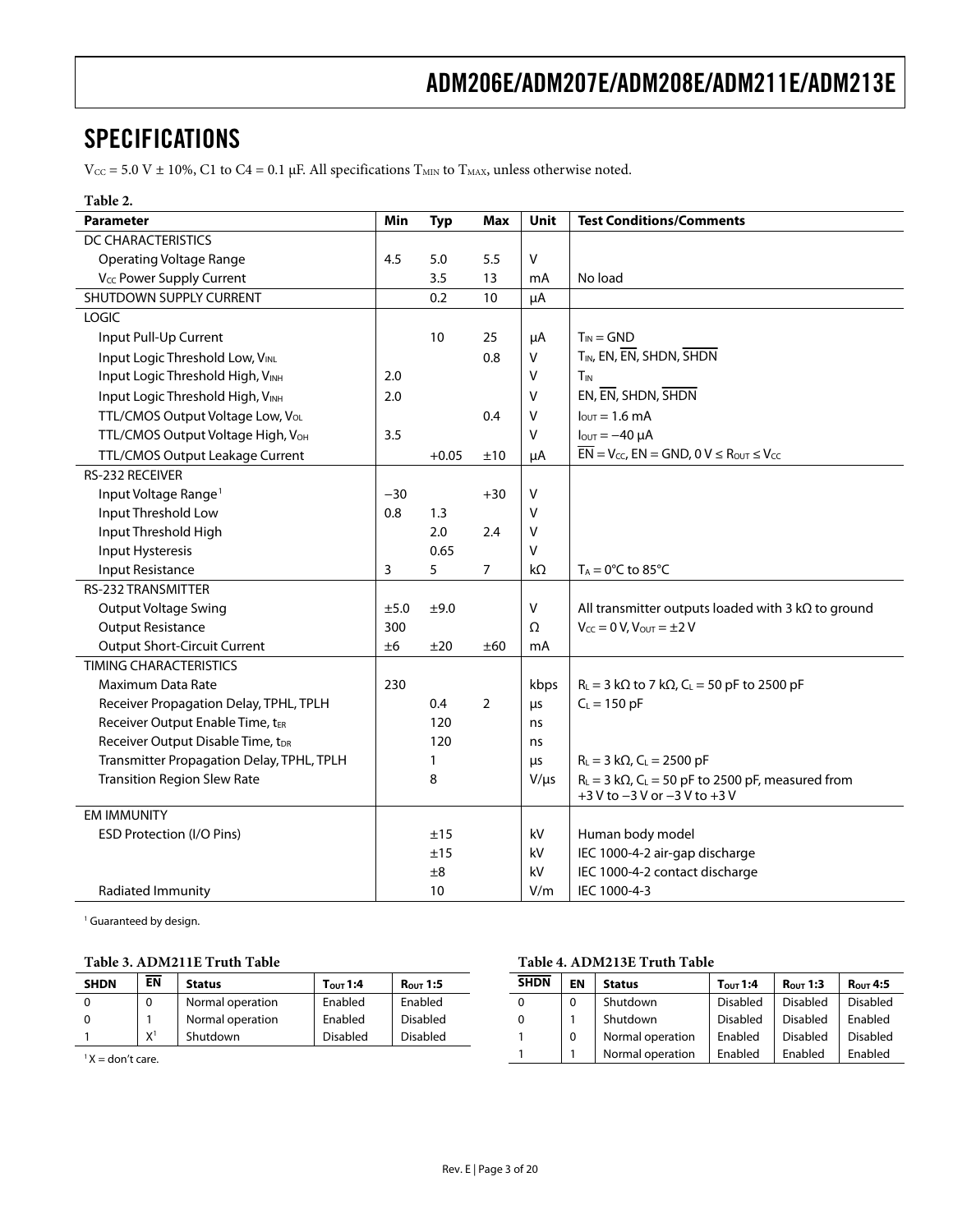### <span id="page-3-0"></span>ABSOLUTE MAXIMUM RATINGS

 $T_A = 25$ °C, unless otherwise noted.

#### **Table 5.**

| <b>Parameter</b>                            | Rating                                |
|---------------------------------------------|---------------------------------------|
| Vcc                                         | $-0.3$ V to $+6$ V                    |
| V+                                          | (V <sub>CC</sub> - 0.3 V) to +14 V    |
| $V -$                                       | $+0.3$ V to $-14$ V                   |
| Input Voltages                              |                                       |
| TIN                                         | $-0.3$ V to $(V + + 0.3 V)$           |
| R <sub>IN</sub>                             | ±30V                                  |
| <b>Output Voltages</b>                      |                                       |
| Tout                                        | ±15V                                  |
| $R_{OUT}$                                   | $-0.3$ V to (V <sub>cc</sub> + 0.3 V) |
| <b>Short-Circuit Duration</b>               |                                       |
| $T_{\text{OUT}}$                            | Continuous                            |
| Power Dissipation                           |                                       |
| <b>N-24-1 PDIP</b>                          |                                       |
| (Derate 13.5 mW/°C above 70°C)              | 1000 mW                               |
| RW-24 SOIC_W                                |                                       |
| (Derate 12 mW/°C above 70°C)                | 900 mW                                |
| RS-24 SSOP                                  |                                       |
| (Derate 12 mW/°C above 70°C)                | 850 mW                                |
| RU-24 TSSOP<br>(Derate 12 mW/°C above 70°C) | 900 mW                                |
| RW-28 SOIC W                                |                                       |
| (Derate 12 mW/°C above 70°C)                | 900 mW                                |
| RS-28 SSOP                                  |                                       |
| (Derate 10 mW/°C above 70°C)                | 900 mW                                |
| RU-28 TSSOP                                 |                                       |
| (Derate 12 mW/°C above 70°C)                | 900 mW                                |
| <b>Operating Temperature Range</b>          | $-40^{\circ}$ C to $+85^{\circ}$ C    |
| Storage Temperature Range                   | $-65^{\circ}$ C to $+150^{\circ}$ C   |
| Lead Temperature, Soldering (10 sec)        | 300°C                                 |
| <b>ESD Rating</b>                           |                                       |
| MIL-STD-883B (I/O Pins)                     | $±15$ kV                              |
| IEC 1000-4-2 Air-Gap (I/O Pins)             | $±15$ kV                              |
| IEC 1000-4-2 Contact (I/O Pins)             | ±8 kV                                 |

Stresses above those listed under Absolute Maximum Ratings may cause permanent damage to the device. This is a stress rating only; functional operation of the device at these or any other conditions above those indicated in the operational section of this specification is not implied. Exposure to absolute maximum rating conditions for extended periods may affect device reliability.

#### **ESD CAUTION**



ESD (electrostatic discharge) sensitive device. Charged devices and circuit boards can discharge<br>without detection. Although this product features patented or proprietary protection circuitry, damage may occur on devices subjected to high energy ESD. Therefore, proper ESD precautions should be taken to avoid performance degradation or loss of functionality.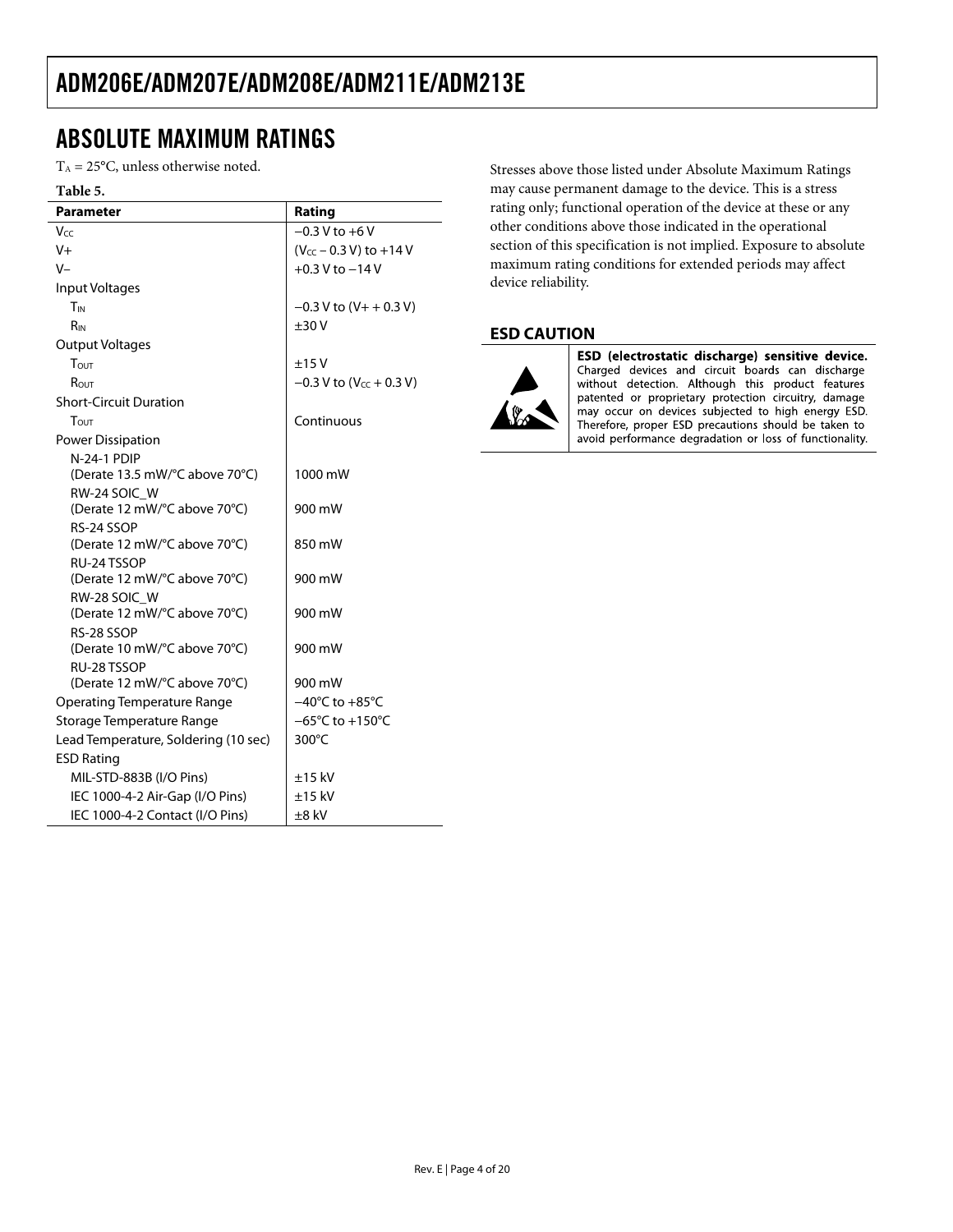### <span id="page-4-0"></span>PIN CONFIGURATIONS AND FUNCTION DESCRIPTIONS

00068-002













Figure 4. ADM207E Pin Configuration



**<sup>1</sup> INTERNAL 400kΩ PULL-UP RESISTOR ON EACH TTL/CMOS INPUT. <sup>2</sup> INTERNAL 5k<sup>Ω</sup> PULL-DOWN RESISTOR ON EACH RS-232 INPUT.**

00068-005

30068

Figure 5. ADM207E Typical Operating Circuit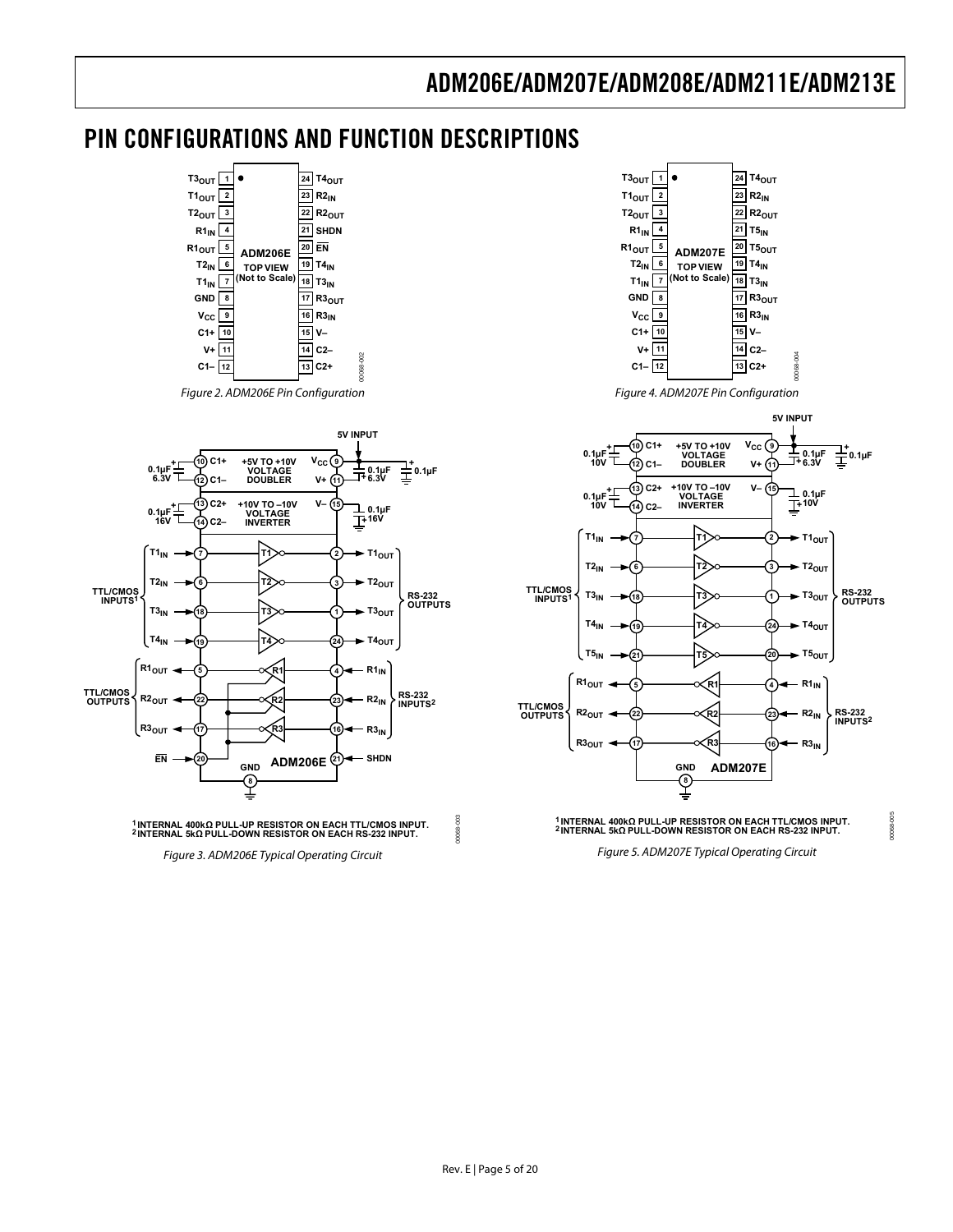

Figure 7. ADM208E Typical Operating Circuit



Figure 8. ADM211E Pin Configuration

00068-008



Figure 9. ADM211E Typical Operating Circuit

00068-009

 $50^{\circ}$ 0068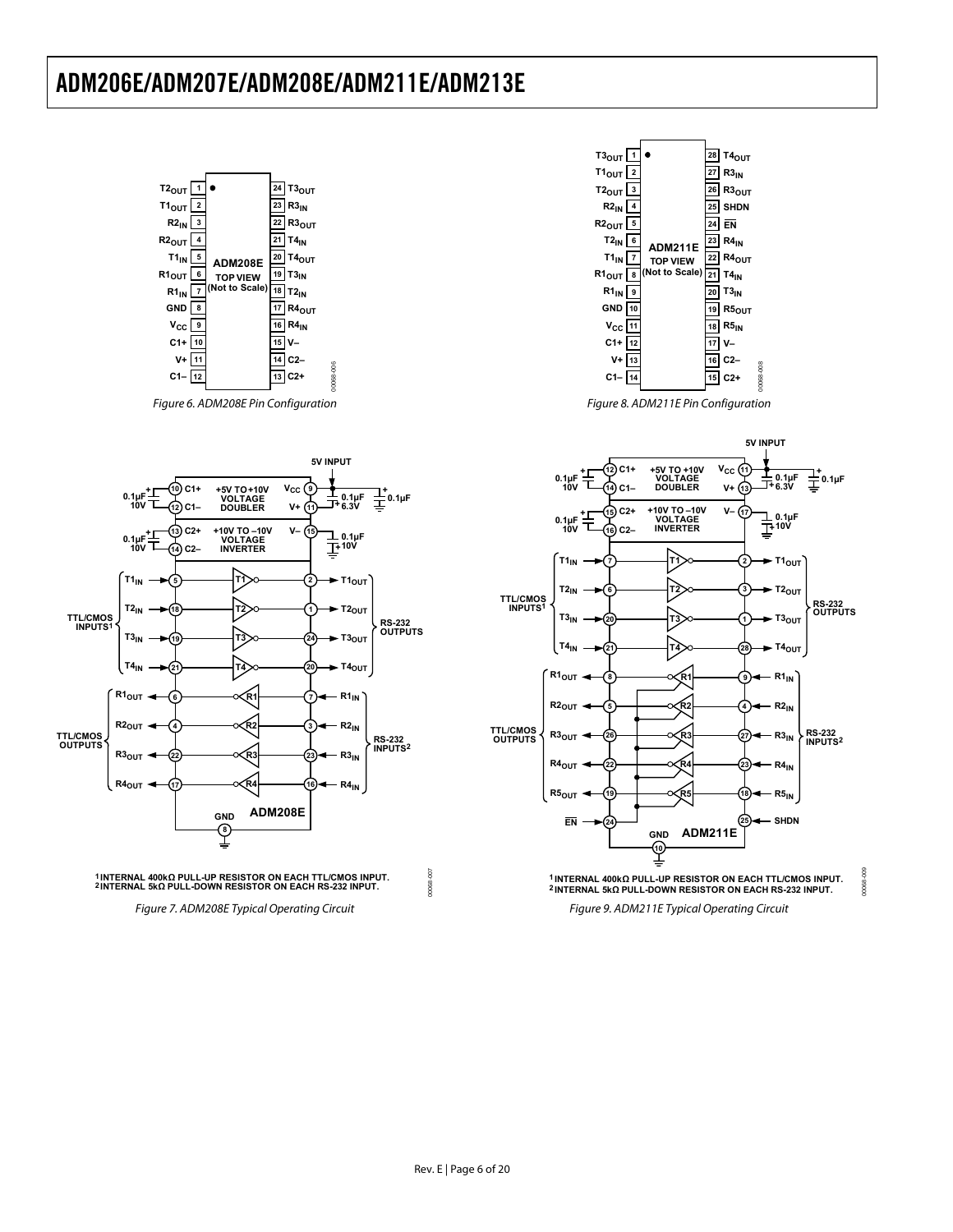



**5V INPUT**

**1 INTERNAL 400kΩ PULL-UP RESISTOR ON EACH TTL/CMOS INPUT. 2 INTERNAL 5kΩ PULL-DOWN RESISTOR ON EACH RS-232 INPUT. 3ACTIVE IN SHUTDOWN.**

Figure 11. ADM213E Typical Operating Circuit

00068-011

00068-011

| <b>Mnemonic</b>        | <b>Function</b>                                                                                                                                                                                                                                                                                                                                                                                                                                                                                                                                                                                                |
|------------------------|----------------------------------------------------------------------------------------------------------------------------------------------------------------------------------------------------------------------------------------------------------------------------------------------------------------------------------------------------------------------------------------------------------------------------------------------------------------------------------------------------------------------------------------------------------------------------------------------------------------|
| Vcc                    | Power Supply Input (5 V $\pm$ 10%).                                                                                                                                                                                                                                                                                                                                                                                                                                                                                                                                                                            |
| $V +$                  | Internally Generated Positive Supply (+9 V nominal).                                                                                                                                                                                                                                                                                                                                                                                                                                                                                                                                                           |
| $V -$                  | Internally Generated Negative Supply (-9 V nominal).                                                                                                                                                                                                                                                                                                                                                                                                                                                                                                                                                           |
| <b>GND</b>             | Ground Pin. Must be connected to 0 V.                                                                                                                                                                                                                                                                                                                                                                                                                                                                                                                                                                          |
| $C1+$ , $C1-$          | External Capacitor 1 is connected between these pins. A 0.1 µF capacitor is recommended, but larger capacitors (up to<br>$47 \mu F$ ) can be used.                                                                                                                                                                                                                                                                                                                                                                                                                                                             |
| $C2+$ , $C2-$          | External Capacitor 2 is connected between these pins. A 0.1 µF capacitor is recommended, but larger capacitors (up to<br>47 µF) can be used.                                                                                                                                                                                                                                                                                                                                                                                                                                                                   |
| <b>T<sub>IN</sub></b>  | Transmitter (Driver) Inputs. These inputs accept TTL/CMOS levels. An internal 400 k $\Omega$ pull-up resistor to V <sub>cc</sub> is connected on<br>each input.                                                                                                                                                                                                                                                                                                                                                                                                                                                |
| TOUT                   | Transmitter (Driver) Outputs. These are RS-232 signal levels (typically $\pm 9$ V).                                                                                                                                                                                                                                                                                                                                                                                                                                                                                                                            |
| <b>R</b> <sub>IN</sub> | Receiver Inputs. These inputs accept RS-232 signal levels. An internal 5 $k\Omega$ pull-down resistor to GND is connected on<br>each input.                                                                                                                                                                                                                                                                                                                                                                                                                                                                    |
| Rout                   | Receiver Outputs. These are TTL/CMOS output logic levels.                                                                                                                                                                                                                                                                                                                                                                                                                                                                                                                                                      |
| EN/EN                  | Receiver Enable (active high on ADM213E, active low on ADM211E). This input is used to enable/disable the receiver<br>outputs. With $EN =$ low for the ADM211E (EN = high for the ADM213E), the receiver outputs are enabled. With $EN =$ high<br>for the ADM211E (EN = low for the ADM213E), the receiver outputs are placed in a high impedance state. (See Table 3<br>and Table 4.)                                                                                                                                                                                                                         |
| SHDN/SHDN              | Shutdown Control (active low on ADM213E, active high on ADM211E). When the ADM211E is in shutdown, the charge<br>pump is disabled, the transmitter outputs are turned off, and all receiver outputs are placed in a high impedance state.<br>When the ADM213E is in shutdown, the charge pump is disabled, the transmitter outputs are turned off, and Receiver R1 to<br>Receiver R3 are placed in a high impedance state; Receiver R4 and Receiver R5 on the ADM213E continue to operate<br>normally during shutdown. (See Table 3 and Table 4.) Power consumption for all parts reduces to 5 µW in shutdown. |

#### **Table 6. Pin Function Descriptions**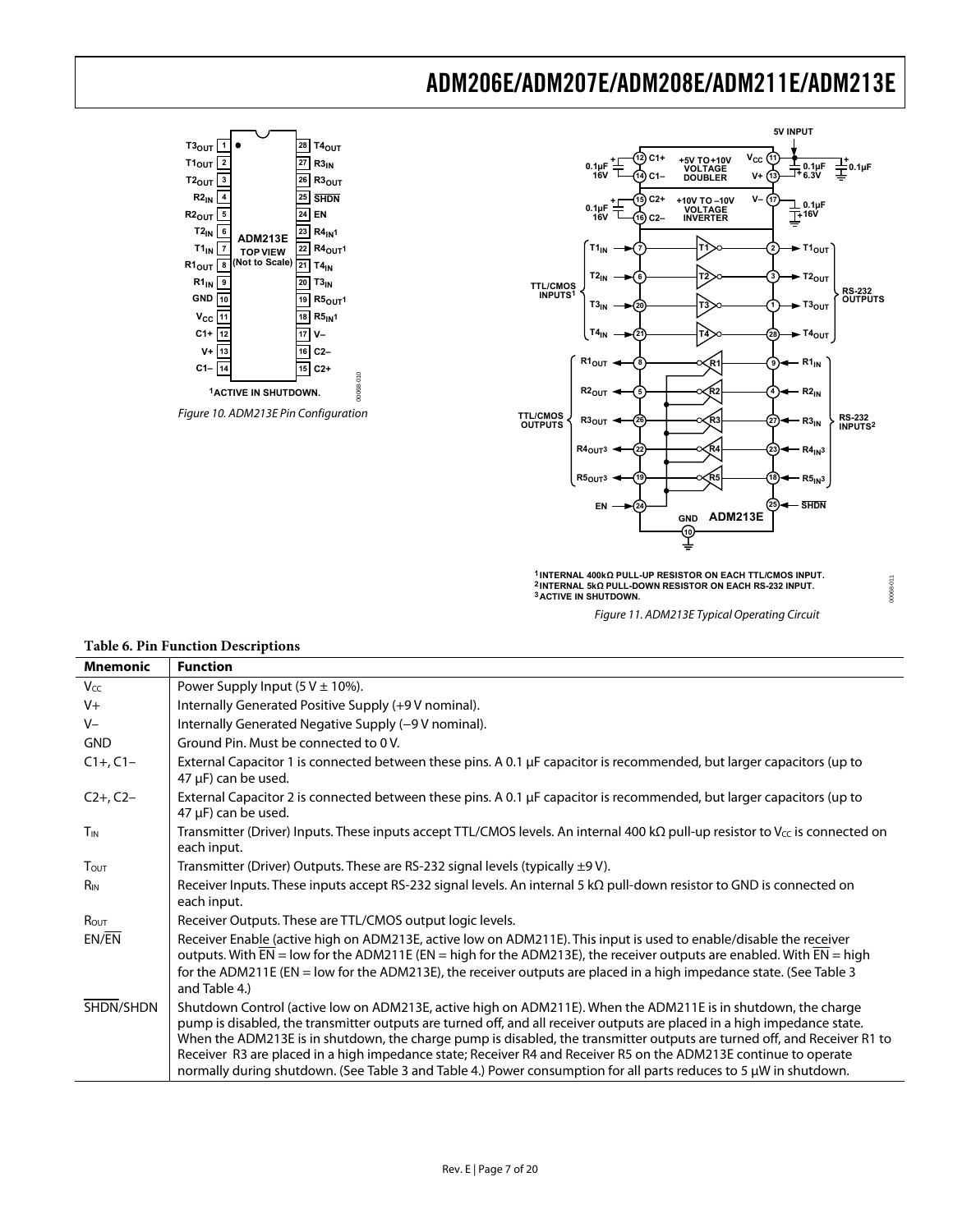<span id="page-7-0"></span>



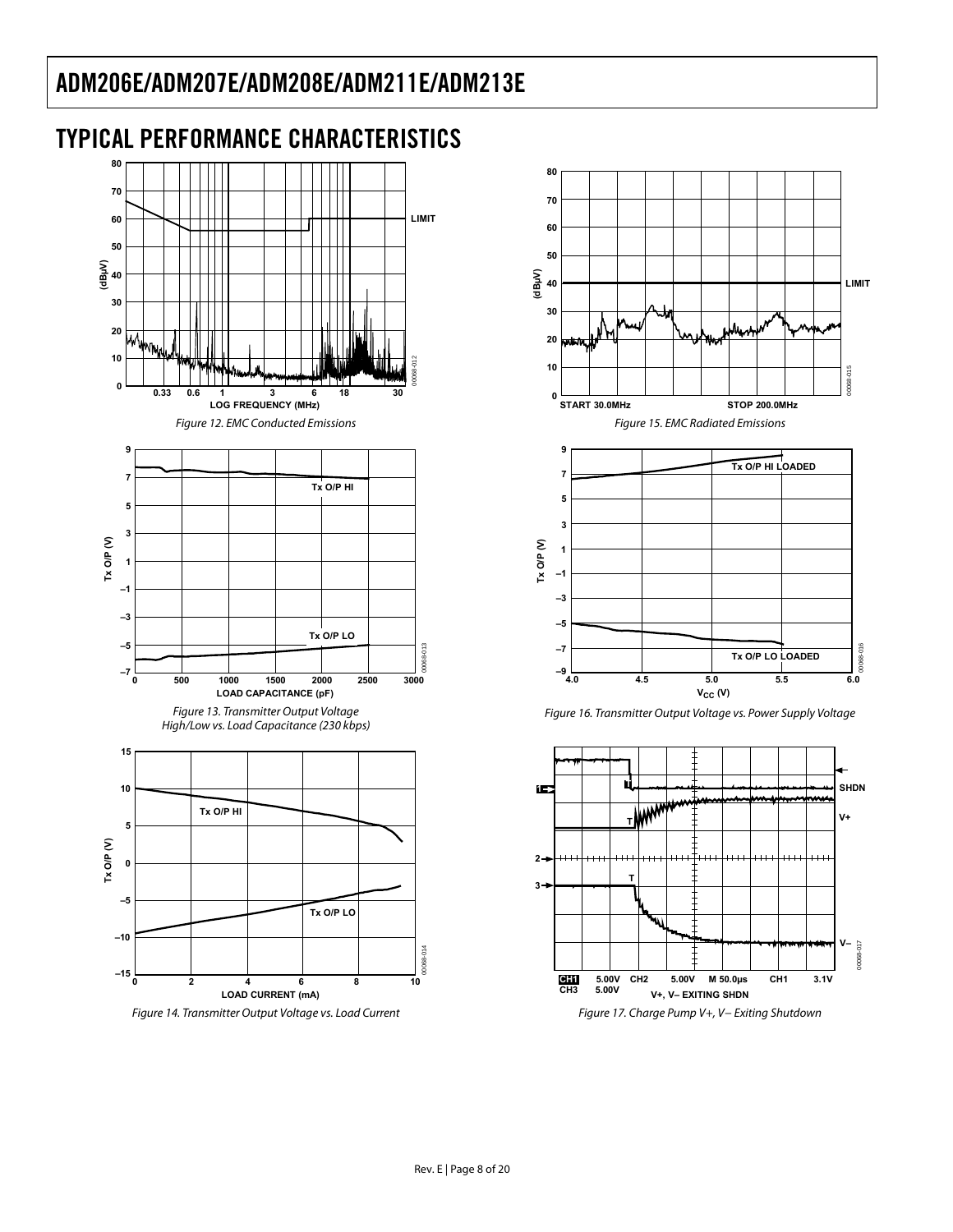

Figure 18. Charge Pump Impedance vs. Power Supply Voltage



Figure 19. Charge Pump V+, V− vs. Load Current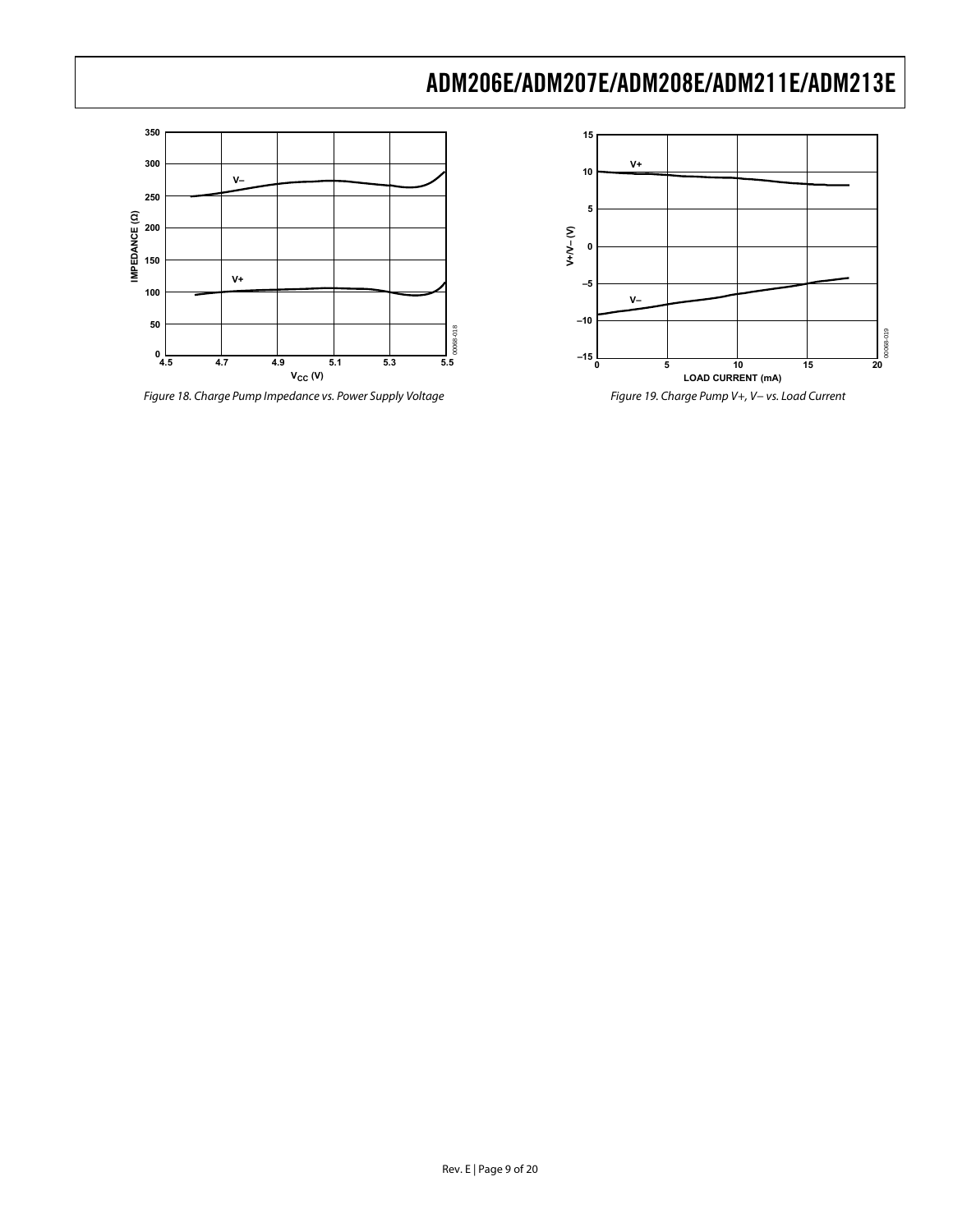### <span id="page-9-0"></span>THEORY OF OPERATION

The ADM206E/ADM207E/ADM208E/ADM211E/ADM213E are ruggedized RS-232 line drivers/receivers that operate from a single 5 V supply. Step-up voltage converters coupled with level shifting transmitters and receivers allow RS-232 levels to be developed while operating from a single 5 V supply.

Features include low power consumption, high transmission rates, and compliance with the EU directive on EMC, which includes protection against radiated and conducted interfereence, including high levels of electrostatic discharge.

All RS-232 inputs and outputs contain protection against electrostatic discharges up to ±15 kV and electrical fast transients up to  $\pm 2$  kV. This ensures compliance to IEC 1000-4-2 and IEC 1000-4-4 requirements.

The devices are ideally suited for operation in electrically harsh environments or where RS-232 cables are plugged/unplugged frequently. They are also immune to high RF field strengths without special shielding precautions.

Emissions are also controlled to within very strict limits. TTL/CMOS technology is used to keep the power dissipation to an absolute minimum, allowing maximum battery life in portable applications. The ADM2xxE is a modification, enhancement, and improvement to the ADM2xx family and its derivatives. It is essentially plug-in compatible and does not have materially different applications.

#### **CIRCUIT DESCRIPTION**

The internal circuitry consists of four main sections:

- A charge pump voltage converter.
- 5 V logic to EIA-232 transmitters.
- EIA-232 to 5 V logic receivers.
- Transient protection circuit on all I/O lines.

#### **Charge Pump DC-to-DC Voltage Converter**

The charge pump voltage converter consists of a 200 kHz oscillator and a switching matrix. The converter generates a ±10 V supply from the input 5 V level. This is done in two stages using a switched capacitor technique as illustrated in Figure 20 and Figure 21. First, the 5 V input supply is doubled to 10 V using Capacitor C1 as the charge storage element. The 10 V level is then inverted to generate −10 V using C2 as the storage element.

Capacitor C3 and Capacitor C4 are used to reduce the output ripple. If desired, larger capacitors (up to  $47 \mu$ F) can be used for Capacitor C1 to Capacitor C4. This facilitates direct substitution with older generation charge pump RS-232 transceivers.

The V+ and V– supplies can also be used to power external circuitry, if the current requirements are small (see th[e Typical](#page-7-0)  [Performance Characteristics s](#page-7-0)ection).





#### **Transmitter (Driver) Section**

The drivers convert 5 V logic input levels into EIA-232 output levels. With  $V_{CC} = 5$  V and driving an EIA-232 load, the output voltage swing is typically ±9 V.

Unused inputs can be left unconnected, as an internal 400 kΩ pull-up resistor pulls them high, forcing the outputs into a low state. The input pull-up resistors typically source 8 μA when grounded, so unused inputs should either be connected to  $V_{\text{CC}}$ or left unconnected in order to minimize power consumption.

#### **Receiver Section**

The receivers are inverting level shifters that accept EIA-232 input levels and translate them into 5 V logic output levels. The inputs have internal 5 kΩ pull-down resistors to ground and are protected against overvoltages of up to ±25 V. The guaranteed switching thresholds are 0.4 V minimum and 2.4 V maximum. Unconnected inputs are pulled to 0 V by the internal 5 k $\Omega$  pulldown resistor. This, therefore, results in a Logic 1 output level for unconnected inputs or for inputs connected to GND.

The receivers have Schmitt trigger inputs with a hysteresis level of 0.65 V. This ensures error-free reception for both noisy inputs and for inputs with slow transition times.

#### **ENABLE AND SHUTDOWN**

[Table 3 a](#page-2-0)n[d Table 4 a](#page-2-0)re truth tables for the enable and shutdown control signals. The enable function is intended to facilitate data bus connections where it is desirable to tristate the receiver outputs. In the disabled mode, all receiver outputs are placed in a high impedance state. The shutdown function is intended to shut down the device, thereby minimizing the quiescent current. In shutdown, all transmitters are disabled and all receivers on the ADM211E are tristated.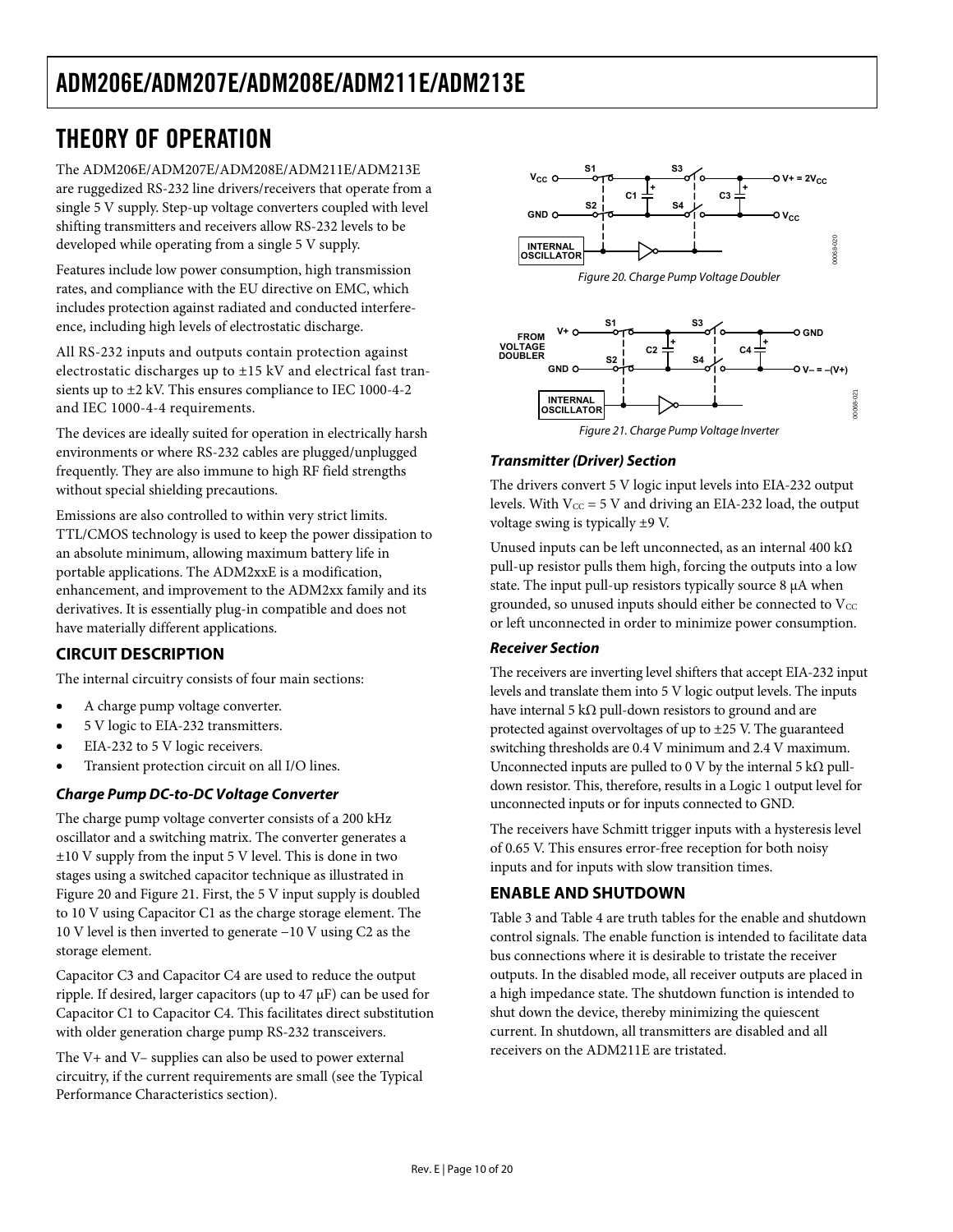<span id="page-10-0"></span>On the ADM213E, Receiver R4 and Receiver R5 remain enabled in shutdown. Note that the transmitters are disabled but are not tristated in shutdown; it is not permitted to connect multiple (RS-232) driver outputs together.

The shutdown feature is very useful in battery-operated systems since it reduces the power consumption to  $1 \mu W$ . During shutdown, the charge pump is also disabled. The shutdown control input is active high on the ADM211E, and it is active low on the ADM213E. When exiting shutdown, the charge pump is restarted, and it takes approximately 100 μs for it to reach its steady state operating condition.

#### **HIGH BAUD RATE**

The ADM2xxE feature high slew rates, permitting data transmission rates well in excess of the EIA-232-E specifications. RS-232 levels are maintained at data rates up to 230 kbps, even under worst-case loading conditions. This allows for high speed data links between two terminals, making it suitable for the new generation modem standards that require data rates of 200 kbps. The slew rate is controlled internally to less than 30 V/μs to minimize EMI interference.



#### **ESD/EFT TRANSIENT PROTECTION SCHEME**

The ADM2xxE use protective clamping structures on all inputs and outputs that clamp the voltage to a safe level and dissipate the energy present in ESD (electrostatic) and EFT (electrical fast transient) discharges. A simplified schematic of the

protection structure is shown in Figure 24 and Figure 25. Each input and output contains two back-to-back high speed clamping diodes. During normal operation, with maximum RS-232 signal levels, the diodes have no effect because one or the other is reverse biased, depending on the polarity of the signal. If, however, the voltage exceeds about ±50 V, reverse breakdown occurs, and the voltage is clamped at this level. The diodes are large p-n junctions designed to handle the instantaneous current surges that can exceed several amperes.

The transmitter outputs and receiver inputs have a similar protection structure. The receiver inputs can also dissipate some of the energy through the internal 5 k $\Omega$  resistor to GND as well as through the protection diodes.

The protection structure achieves ESD protection up to ±15 kV and EFT protection up to ±2 kV on all RS-232 I/O lines. The methods used to test the protection scheme are discussed in the ESD Testing (IEC 1000-4-2) and EFT/Burst Testing (IEC  $1000-4-4$ ) sections.



Figure 24. Receiver Input Protection Scheme



Figure 25. Transmitter Output Protection Scheme

#### **ESD TESTING (IEC 1000-4-2)**

IEC 1000-4-2 (previously IEC 801-2) specifies compliance testing using two coupling methods, contact discharge and airgap discharge. Contact discharge calls for a direct connection to the unit being tested. Air-gap discharge uses a higher test voltage but does not make direct contact with the unit under test. With air-gap discharge, the discharge gun is moved toward the unit under test, developing an arc across the air gap. This method is influenced by humidity, temperature, barometric pressure, distance, and rate of closure of the discharge gun. The contact discharge method, while less realistic, is more repeatable and is gaining acceptance in preference to the air-gap method.

Although very little energy is contained within an ESD pulse, the extremely fast rise time, coupled with high voltages, can cause failures in unprotected semiconductors. Catastrophic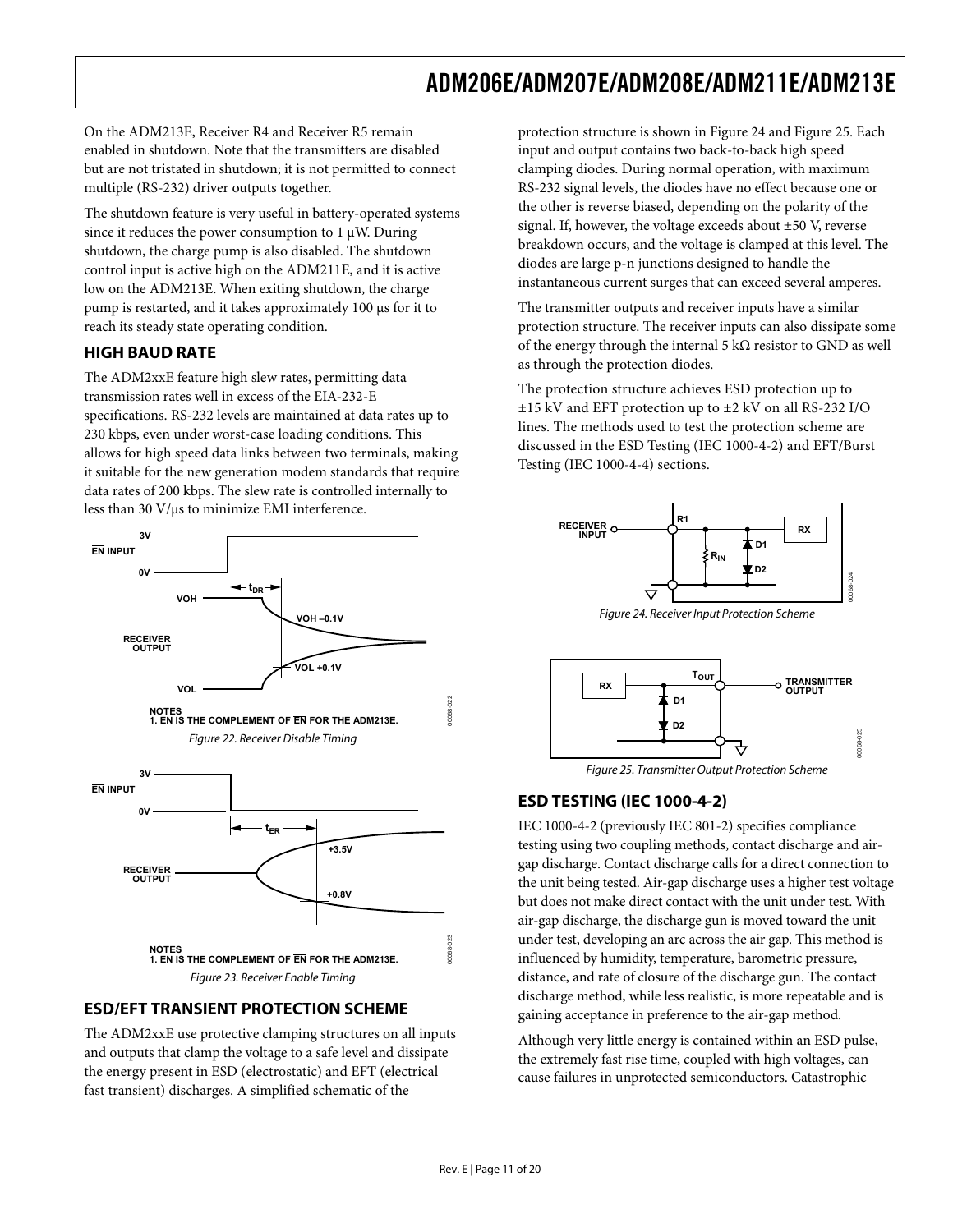<span id="page-11-0"></span>destruction can occur immediately because of arcing or heating. Even if catastrophic failure does not occur immediately, the device can suffer from parametric degradation that can result in degraded performance. The cumulative effects of continuous exposure can eventually lead to complete failure.

I/O lines are particularly vulnerable to ESD damage. Simply touching or plugging in an I/O cable can result in a static discharge that can damage or destroy the interface product connected to the I/O port. Traditional ESD test methods, such as the MIL-STD-883B method 3015.7, do not fully test product susceptibility to this type of discharge. This test was intended to test product susceptibility to ESD damage during handling. Each pin is tested with respect to all other pins.

There are some important differences between the traditional test and the IEC test:

- The IEC test is much more stringent in terms of discharge energy. The peak current injected is over four times greater.
- The current rise time is significantly faster in the IEC test.
- The IEC test is carried out while power is applied to the device.

It is possible that the ESD discharge could induce latch-up in the device being tested. This test, therefore, is more representtative of a real-world I/O discharge, where the equipment is operating normally with power applied. However, both tests should be performed to ensure maximum protection both during handling and later during field service.





Figure 27. Human Body Model ESD Current Waveform



ADM2xxE products are tested using both of the previously mentioned test methods. Pins are tested with respect to all other pins as per the MIL-STD-883B specification. In addition, all I/O pins are tested per the IEC test specification. The products are tested under the following conditions:

- Power on (normal operation).
- Power on (shutdown mode).
- Power off.

There are four levels of compliance defined by IEC 1000-4-2. ADM2xxE products meet the most stringent compliance level both for contact and for air-gap discharge. This means that the products are able to withstand contact discharges in excess of 8 kV and air-gap discharges in excess of 15 kV.

#### **Table 7. IEC 1000-4-2 Compliance Levels**

| Level | <b>Contact Discharge (kV)</b> | Air-Gap Discharge (kV) |  |  |  |  |  |
|-------|-------------------------------|------------------------|--|--|--|--|--|
|       |                               |                        |  |  |  |  |  |
|       |                               |                        |  |  |  |  |  |
|       | 6                             | 8                      |  |  |  |  |  |
|       |                               |                        |  |  |  |  |  |

#### **Table 8. ADM2xxE ESD Test Results**

| <b>ESD Test Method</b> | $I/O P$ in (kV) |
|------------------------|-----------------|
| MIL-STD-883B           | ±15             |
| IEC 1000-4-2           |                 |
| Contact                | ±8              |
| Air-Gap                | $+15$           |

#### **EFT/BURST TESTING (IEC 1000-4-4)**

IEC 1000-4-4 (previously IEC 801-4) covers EFT/burst immunity. Electrical fast transients occur because of arcing contacts in switches and relays. The tests simulate the interference generated when, for example, a power relay disconnects an inductive load. A spark is generated due to the well-known back EMF effect. In fact, the spark consists of a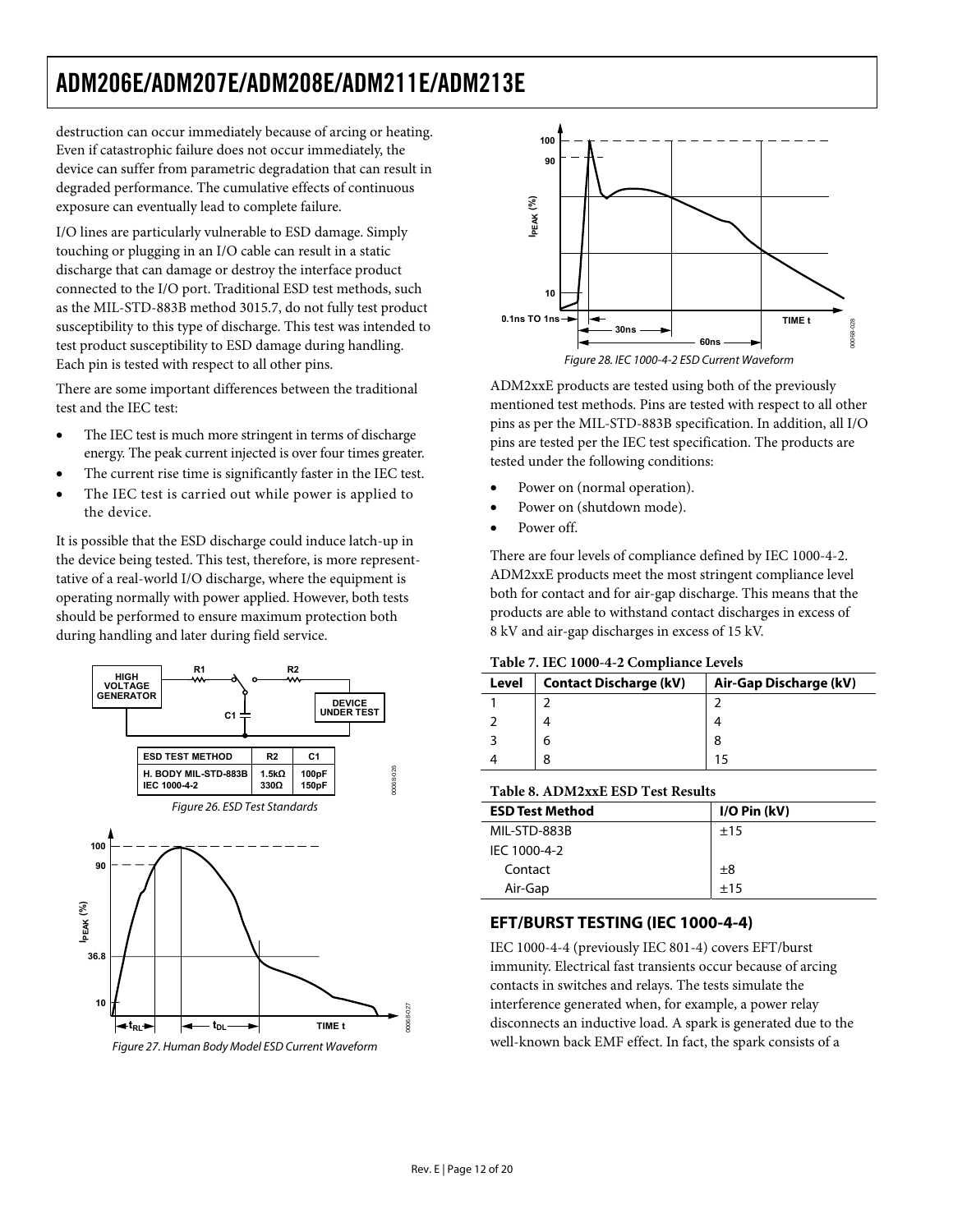<span id="page-12-0"></span>burst of sparks as the relay contacts separate. The voltage appearing on the line, therefore, consists of a burst of extremely fast transient impulses. A similar effect occurs when switching on fluorescent lights.

The fast transient burst test defined in IEC 1000-4-4 simulates this arcing; its waveform is illustrated in Figure 29. It consists of a burst of 2.5 kHz to 5 kHz transients repeating at 300 ms intervals. It is specified for both power and data lines.



**Table 9.** 

| Level | V Peak (kV)<br><b>PSU</b> | V Peak (kV)<br>1/O |
|-------|---------------------------|--------------------|
|       | 0.5                       | 0.25               |
|       |                           | 0.5                |
| 3     |                           |                    |
|       |                           |                    |

A simplified circuit diagram of the actual EFT generator is illustrated in Figure 30.

The transients are coupled onto the signal lines using an EFT coupling clamp. The clamp is 1 m long and surrounds the cable completely, providing maximum coupling capacitance (50 pF to 200 pF typical) between the clamp and the cable. High energy transients are capacitively coupled onto the signal lines. Fast rise times (5 ns), as specified by the standard, result in very effective coupling. Because high voltages are coupled onto the signal lines, this test is very severe. The repetitive transients can often cause problems where single pulses do not. Destructive latch-up can be induced due to the high energy content of the transients. Note that this stress is applied while the interface products are powered up and are transmitting data. The EFT test applies hundreds of pulses with higher energy than ESD. Worst-case transient current on an I/O line can be as high as 40 A.

Test results are classified according to the following:

- Classification 1: Normal performance within specification limits.
- Classification 2: Temporary degradation or loss of performance that is self recoverable.
- Classification 3: Temporary degradation or loss of function or performance that requires operator intervention or system reset.
- Classification 4: Degradation or loss of function that is not recoverable due to damage.

ADM2xxE products meet Classification 2 and have been tested under worst-case conditions using unshielded cables. Data transmission during the transient condition is corrupted, but it can resume immediately following the EFT event without user intervention.



#### **IEC 1000-4-3 RADIATED IMMUNITY**

IEC 1000-4-3 (previously IEC 801-3) describes the measurement method and defines the levels of immunity to radiated electromagnetic fields. It was originally intended to simulate the electromagnetic fields generated by portable radio transceivers or any other devices that generate continuous wave-radiated EM energy. Its scope has since been broadened to include spurious EM energy that can be radiated from fluorescent lights, thyristor drives, inductive loads, and other sources.

Testing for immunity involves irradiating the device with an EM field. There are various methods of achieving this, including use of anechoic chamber, stripline cell, TEM cell, and GTEM cell. A stripline cell consists of two parallel plates with an electric field developed between them. The device under test is placed within the cell and exposed to the electric field. There are three severity levels having field strengths ranging from 1 V/m to 10 V/m. Results are classified in a similar fashion to those for IEC 1000-4-4.

- Classification 1: Normal operation.
- Classification 2: Temporary degradation or loss of function that is self recoverable when the interfering signal is removed.
- Classification 3: Temporary degradation or loss of function that requires operator intervention or system reset when the interfering signal is removed.
- Classification 4: Degradation or loss of function that is not recoverable due to damage.

The ADM2xxE family of products easily meets Classification 1 at the most stringent requirement (Level 3). In fact, field strengths up to 30 V/m showed no performance degradation, and errorfree data transmission continued even during irradiation.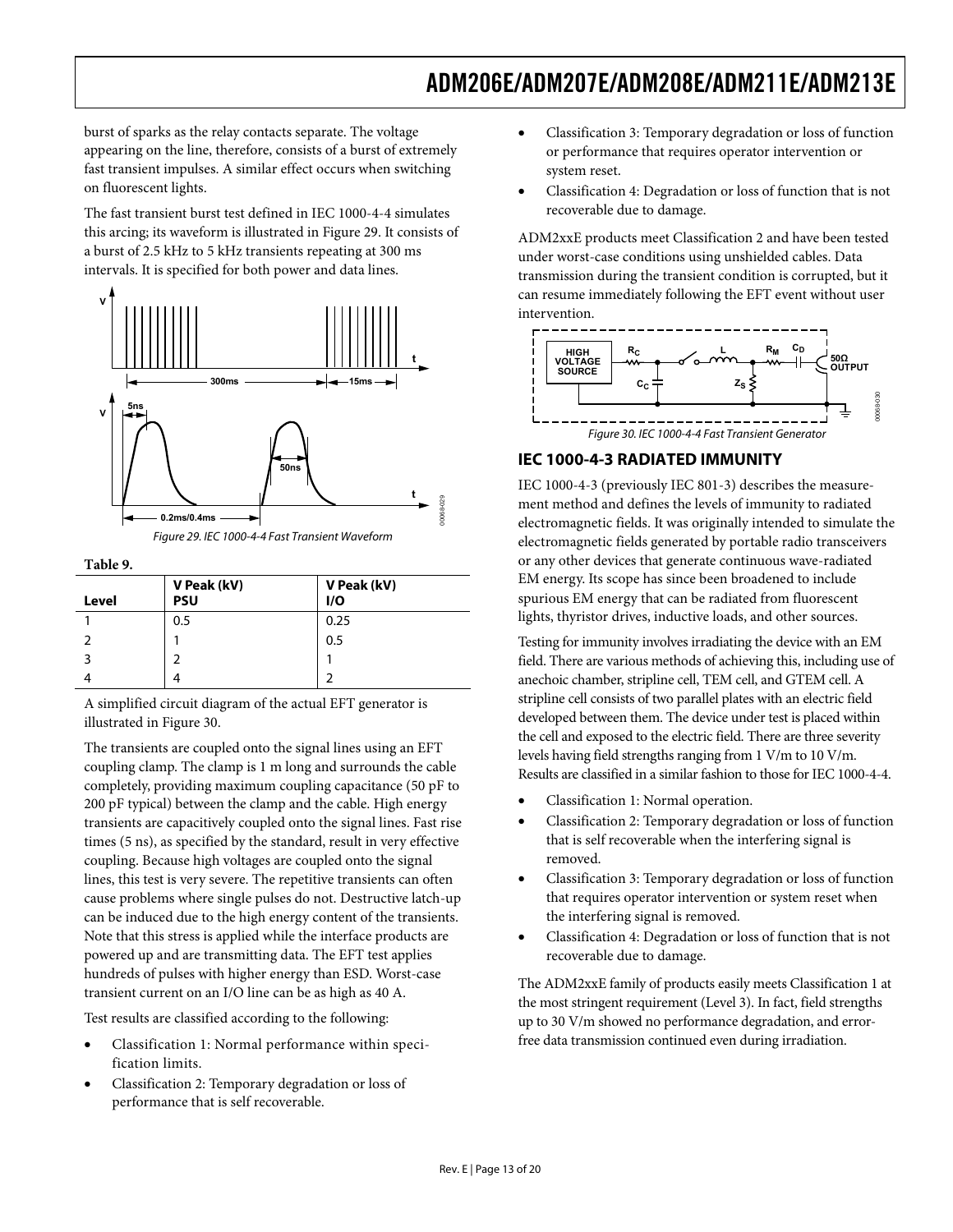|       | Twore for feat of value, herein (the flood $101$ ) |                      |  |  |  |
|-------|----------------------------------------------------|----------------------|--|--|--|
| Level |                                                    | Field Strength (V/m) |  |  |  |
|       |                                                    |                      |  |  |  |
|       |                                                    |                      |  |  |  |
|       |                                                    | 10                   |  |  |  |

#### <span id="page-13-0"></span>**Table 10. Test Severity Levels (IEC 1000-4-3)**

#### **EMISSIONS/INTERFERENCE**

EN 55022, CISPR 22 defines the permitted limits of radiated and conducted interference from information technology (IT) equipment. The objective of the standard is to minimize the level of emissions, both conducted and radiated.

For ease of measurement and analysis, conducted emissions are assumed to predominate below 30 MHz, and radiated emissions are assumed to predominate above 30 MHz.

#### **CONDUCTED EMISSIONS**

This is a measure of noise that is conducted onto the line power supply. Switching transients from the charge pump that are 20 V in magnitude and that contain significant energy can lead to conducted emissions. Another source of conducted emissions is the overlap in switch-on times in the charge pump voltage converter. In the voltage doubler shown in Figure 31, if S2 has not fully turned off before S4 turns on, a transient current glitch occurs between Vcc and GND that results in conducted emissions. Therefore, it is important that the switches in the charge pump guarantee break-before-make switching under all conditions so instantaneous short-circuit conditions do not occur.

The ADM2xxE have been designed to minimize the switching transients and ensure break-before-make switching, thereby minimizing conducted emissions. This results in emission levels well below specified limits. Other than the recommended 0.1 μF capacitor, no additional filtering/decoupling is required.

Conducted emissions are measured by monitoring the line power supply. The equipment used consists of a line impedance stabilizing network (LISN) that essentially presents a fixed impedance at RF and a spectrum analyzer. The spectrum analyzer scans for emissions up to 30 MHz. A plot for the ADM211E is shown in Figure 33.



Figure 31. Charge Pump Voltage Doubler



#### **RADIATED EMISSIONS**

Radiated emissions are measured at frequencies in excess of 30 MHz. RS-232 outputs designed for operation at high baud rates while driving cables can radiate high frequency EM energy. The previously described causes of conducted emissions can also cause radiated emissions. Fast RS-232 output transitions can radiate interference, especially when lightly loaded and driving unshielded cables. Charge pump devices are also prone to radiating noise due to the high frequency oscillator and the high voltages being switched by the charge pump. The move toward smaller capacitors in order to conserve board space has resulted in higher frequency oscillators being employed in the charge pump design, resulting in higher levels of conducted and radiated emissions.

The RS-232 outputs on the ADM2xxE products feature a controlled slew rate in order to minimize the level of radiated emissions, yet they are fast enough to support data rates of up to 230 kbps.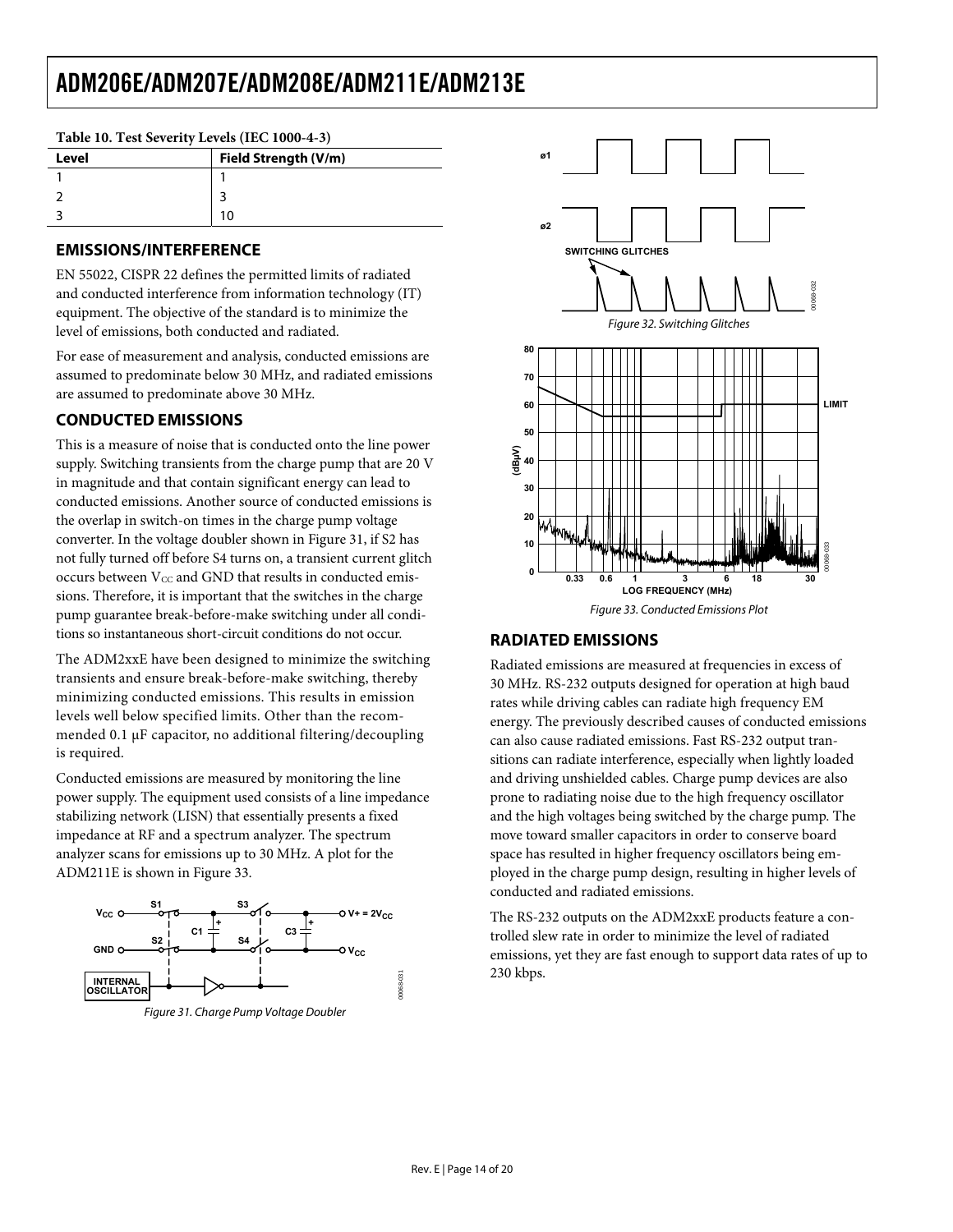

Figure 34. Radiated Emissions Test Setup

Figure 35 shows a plot of radiated emissions vs. frequency. The levels of emissions are well within specifications, without the need for any additional shielding or filtering components. The ADM2xxE were operated at maximum baud rates and configured like a typical RS-232 interface.

Testing for radiated emissions was carried out in a shielded anechoic chamber.

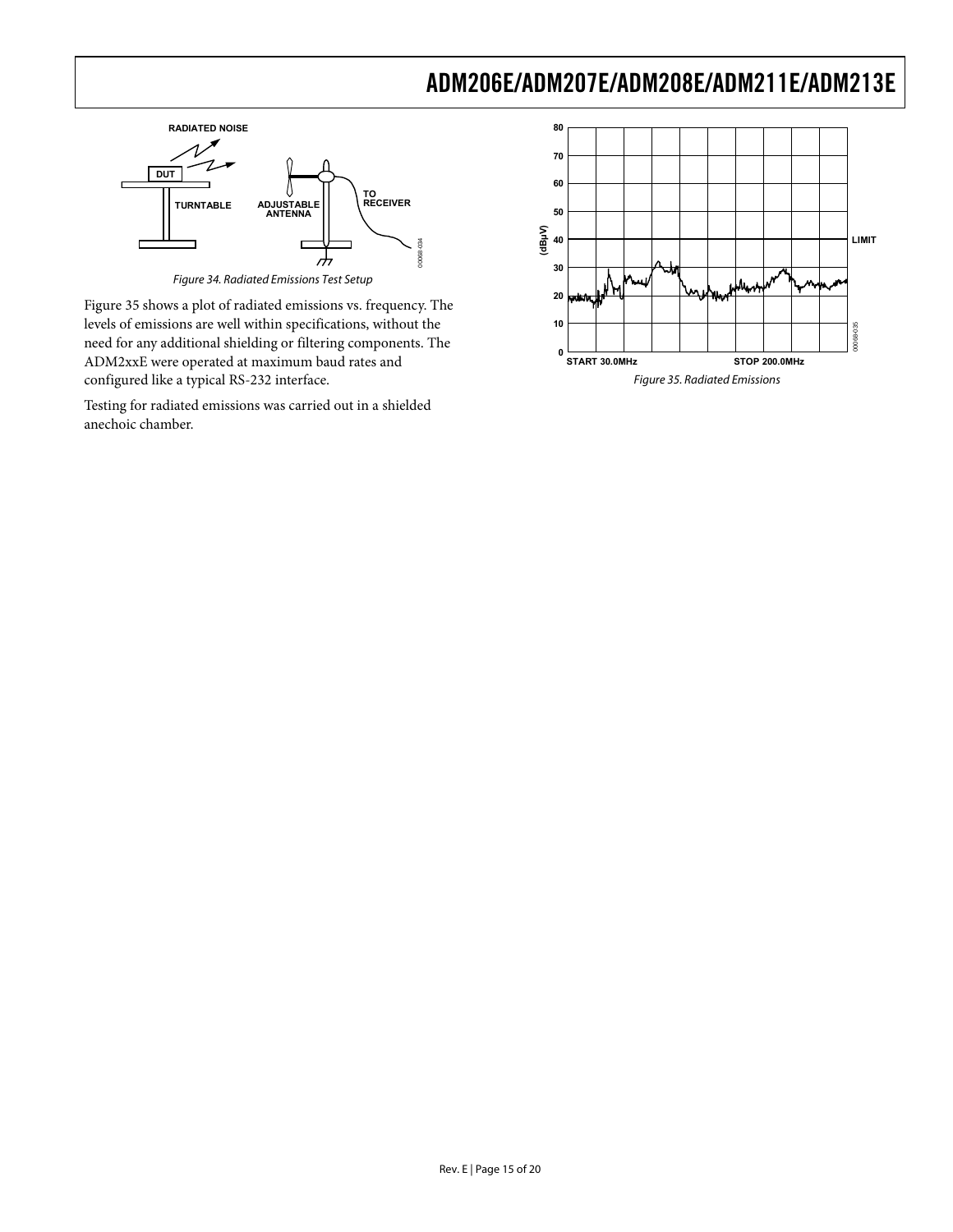### <span id="page-15-0"></span>OUTLINE DIMENSIONS



CONTROLLING DIMENSIONS ARE IN INCHES; MILLIMETER DIMENSIONS<br>(IN PARENTHESES) ARE ROUNDED-OFF INCH EQUIVALENTS FOR<br>REFERENCE ONLY AND ARE NOT APPROPRIATE FOR USE IN DESIGN.<br>CORNER LEADS MAY BE CONFIGURED AS WHOLE OR HALF LE **COMPLIANT TO JEDEC STANDARDS MS-001-AF**

Figure 36. 24-Lead Plastic Dual In-Line Package [PDIP] (N-24-1) Dimensions shown in inches and (millimeters)



(RW-24) Dimensions shown in millimeters and (inches)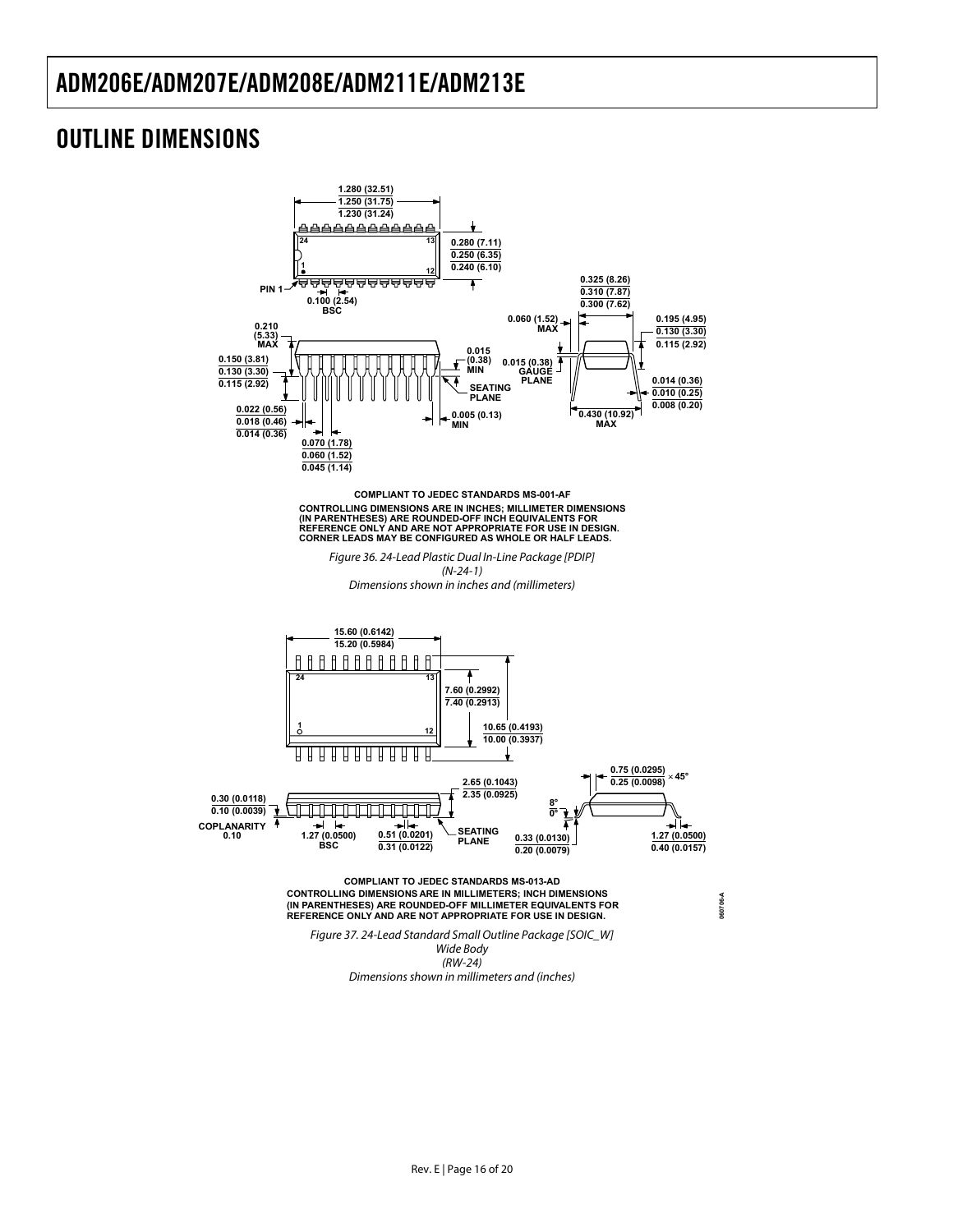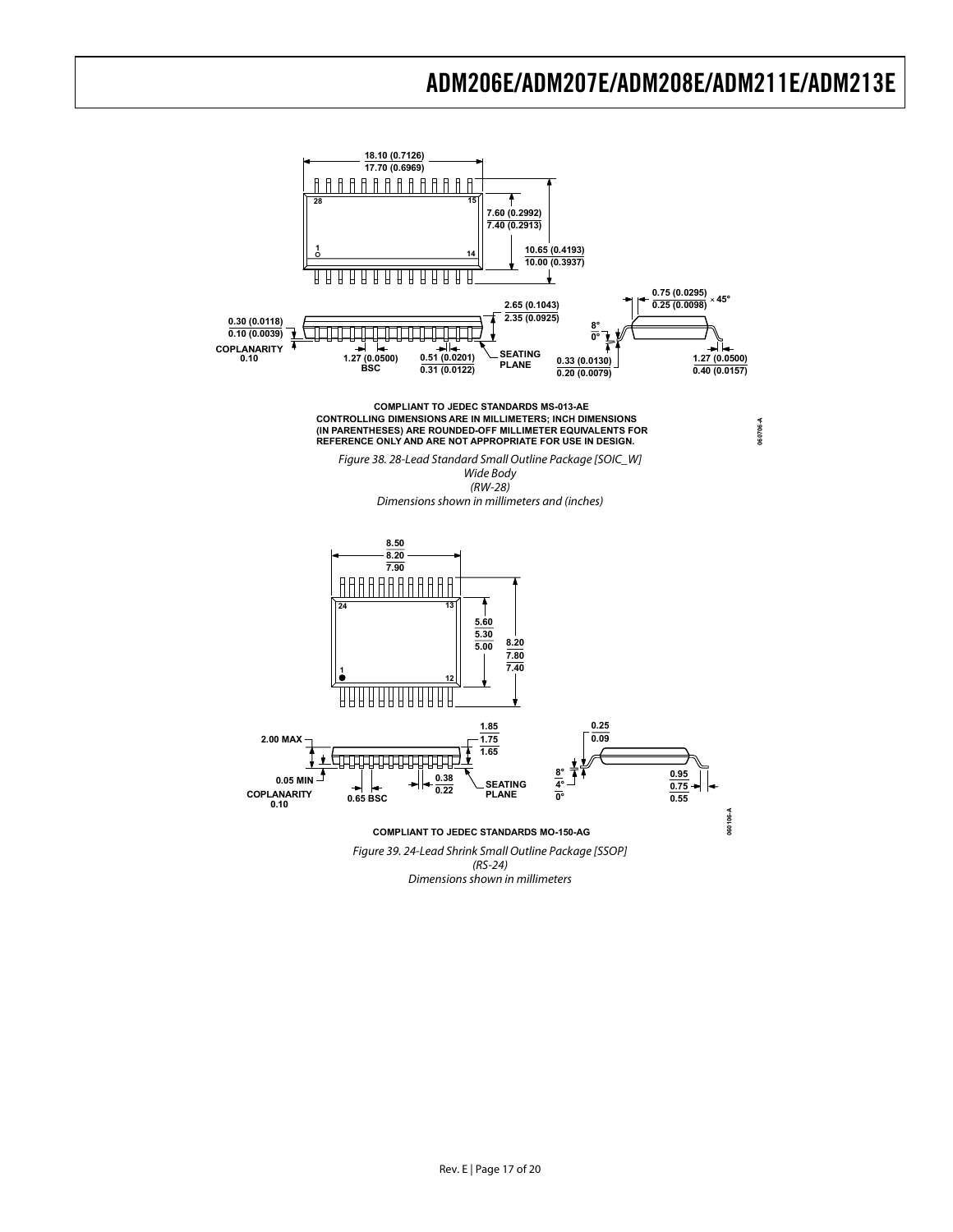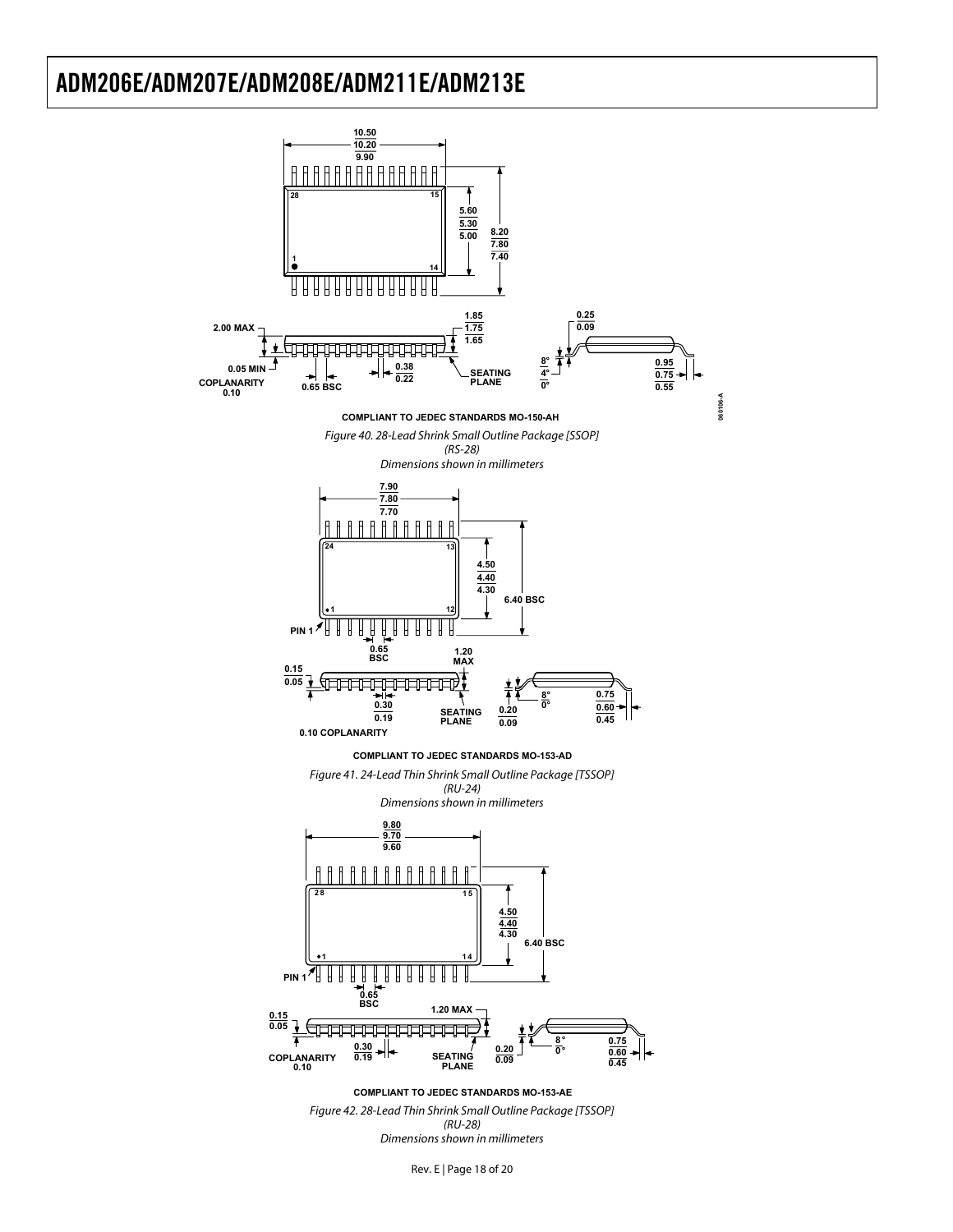#### <span id="page-18-0"></span>**ORDERING GUIDE**

| <b>Model</b>                  | <b>Temperature Range</b>           | <b>Package Description</b> | <b>Package Option</b> |
|-------------------------------|------------------------------------|----------------------------|-----------------------|
| ADM206EAR                     | $-40^{\circ}$ C to $+85^{\circ}$ C | 24-Lead SOIC_W             | <b>RW-24</b>          |
| ADM206EAR-REEL                | $-40^{\circ}$ C to $+85^{\circ}$ C | 24-Lead SOIC_W             | <b>RW-24</b>          |
| ADM206EARZ <sup>1</sup>       | $-40^{\circ}$ C to $+85^{\circ}$ C | 24-Lead SOIC_W             | RW-24                 |
| ADM206EARZ-REEL <sup>1</sup>  | $-40^{\circ}$ C to $+85^{\circ}$ C | 24-Lead SOIC_W             | <b>RW-24</b>          |
| ADM207EAN                     | $-40^{\circ}$ C to $+85^{\circ}$ C | 24-Lead PDIP               | $N-24-1$              |
| ADM207EANZ <sup>1</sup>       | $-40^{\circ}$ C to $+85^{\circ}$ C | 24-Lead PDIP               | $N-24-1$              |
| ADM207EAR                     | $-40^{\circ}$ C to $+85^{\circ}$ C | 24-Lead SOIC_W             | <b>RW-24</b>          |
| ADM207EAR-REEL                | $-40^{\circ}$ C to $+85^{\circ}$ C | 24-Lead SOIC_W             | <b>RW-24</b>          |
| ADM207EARZ <sup>1</sup>       | $-40^{\circ}$ C to $+85^{\circ}$ C | 24-Lead SOIC_W             | <b>RW-24</b>          |
| ADM207EARZ-REEL <sup>1</sup>  | $-40^{\circ}$ C to $+85^{\circ}$ C | 24-Lead SOIC_W             | <b>RW-24</b>          |
| ADM207EARS                    | $-40^{\circ}$ C to $+85^{\circ}$ C | 24-Lead SSOP               | <b>RS-24</b>          |
| ADM207EARS-REEL               | $-40^{\circ}$ C to $+85^{\circ}$ C | 24-Lead SSOP               | <b>RS-24</b>          |
| ADM207EARU                    | $-40^{\circ}$ C to $+85^{\circ}$ C | 24-Lead TSSOP              | <b>RU-24</b>          |
| ADM207EARU-REEL               | $-40^{\circ}$ C to $+85^{\circ}$ C | 24-Lead TSSOP              | <b>RU-24</b>          |
| ADM207EARU-REEL7              | $-40^{\circ}$ C to $+85^{\circ}$ C | 24-Lead TSSOP              | <b>RU-24</b>          |
| ADM207EARUZ <sup>1</sup>      | $-40^{\circ}$ C to $+85^{\circ}$ C | 24-Lead TSSOP              | <b>RU-24</b>          |
| ADM207EARUZ-REEL71            | $-40^{\circ}$ C to $+85^{\circ}$ C | 24-Lead TSSOP              | <b>RU-24</b>          |
| ADM208EAN                     | $-40^{\circ}$ C to $+85^{\circ}$ C | 24-Lead PDIP               | N-24-1                |
| ADM208EANZ <sup>1</sup>       | $-40^{\circ}$ C to $+85^{\circ}$ C | 24-Lead PDIP               | $N-24-1$              |
| ADM208EAR                     | $-40^{\circ}$ C to $+85^{\circ}$ C | 24-Lead SOIC_W             | RW-24                 |
| ADM208EAR-REEL                | $-40^{\circ}$ C to $+85^{\circ}$ C | 24-Lead SOIC_W             | <b>RW-24</b>          |
| ADM208EARZ <sup>1</sup>       | $-40^{\circ}$ C to $+85^{\circ}$ C | 24-Lead SOIC_W             | RW-24                 |
| ADM208EARZ-REEL <sup>1</sup>  | $-40^{\circ}$ C to $+85^{\circ}$ C | 24-Lead SOIC_W             | RW-24                 |
| ADM208EARS                    | $-40^{\circ}$ C to $+85^{\circ}$ C | 24-Lead SSOP               | <b>RS-24</b>          |
| ADM208EARS-REEL               | $-40^{\circ}$ C to $+85^{\circ}$ C | 24-Lead SSOP               | <b>RS-24</b>          |
| ADM208EARSZ <sup>1</sup>      | $-40^{\circ}$ C to $+85^{\circ}$ C | 24-Lead SSOP               | <b>RS-24</b>          |
| ADM208EARSZ-REEL <sup>1</sup> | $-40^{\circ}$ C to $+85^{\circ}$ C | 24-Lead SSOP               | <b>RS-24</b>          |
| ADM208EARU                    | $-40^{\circ}$ C to $+85^{\circ}$ C | 24-Lead TSSOP              | <b>RU-24</b>          |
| ADM208EARU-REEL               | $-40^{\circ}$ C to $+85^{\circ}$ C | 24-Lead TSSOP              | RU-24                 |
| ADM208EARU-REEL7              | $-40^{\circ}$ C to $+85^{\circ}$ C | 24-Lead TSSOP              | RU-24                 |
| ADM208EARUZ <sup>1</sup>      | $-40^{\circ}$ C to $+85^{\circ}$ C | 24-Lead TSSOP              | RU-24                 |
| ADM208EARUZ-REEL <sup>1</sup> | $-40^{\circ}$ C to $+85^{\circ}$ C | 24-Lead TSSOP              | <b>RU-24</b>          |
| ADM211EAR                     | $-40^{\circ}$ C to $+85^{\circ}$ C | 28-Lead SOIC_W             | <b>RW-28</b>          |
| ADM211EAR-REEL                | $-40^{\circ}$ C to $+85^{\circ}$ C | 28-Lead SOIC_W             | <b>RW-28</b>          |
| ADM211EARZ <sup>1</sup>       | $-40^{\circ}$ C to $+85^{\circ}$ C | 28-Lead SOIC_W             | <b>RW-28</b>          |
| ADM211EARZ-REEL <sup>1</sup>  | $-40^{\circ}$ C to $+85^{\circ}$ C | 28-Lead SOIC_W             | <b>RW-28</b>          |
| ADM211EARS                    | $-40^{\circ}$ C to $+85^{\circ}$ C | 28-Lead SSOP               | RS-28                 |
| ADM211EARS-REEL               | $-40^{\circ}$ C to $+85^{\circ}$ C | 28-Lead SSOP               | <b>RS-28</b>          |
| ADM211EARSZ <sup>1</sup>      | $-40^{\circ}$ C to $+85^{\circ}$ C | 28-Lead SSOP               | <b>RS-28</b>          |
| ADM211EARSZ-REEL <sup>1</sup> | $-40^{\circ}$ C to $+85^{\circ}$ C | 28-Lead SSOP               | <b>RS-28</b>          |
| ADM211EARU                    | $-40^{\circ}$ C to $+85^{\circ}$ C | 28-Lead TSSOP              | <b>RU-28</b>          |
| ADM211EARU-REEL               | $-40^{\circ}$ C to $+85^{\circ}$ C | 28-Lead TSSOP              | <b>RU-28</b>          |
| ADM211EARU-REEL7              | $-40^{\circ}$ C to $+85^{\circ}$ C | 28-Lead TSSOP              | <b>RU-28</b>          |
| ADM211EARUZ <sup>1</sup>      | $-40^{\circ}$ C to $+85^{\circ}$ C | 28-Lead TSSOP              | <b>RU-28</b>          |
| ADM211EARUZ-REEL <sup>1</sup> | $-40^{\circ}$ C to $+85^{\circ}$ C | 28-Lead TSSOP              | <b>RU-28</b>          |
| ADM211EARUZ-REEL71            | $-40^{\circ}$ C to $+85^{\circ}$ C | 28-Lead TSSOP              | <b>RU-28</b>          |